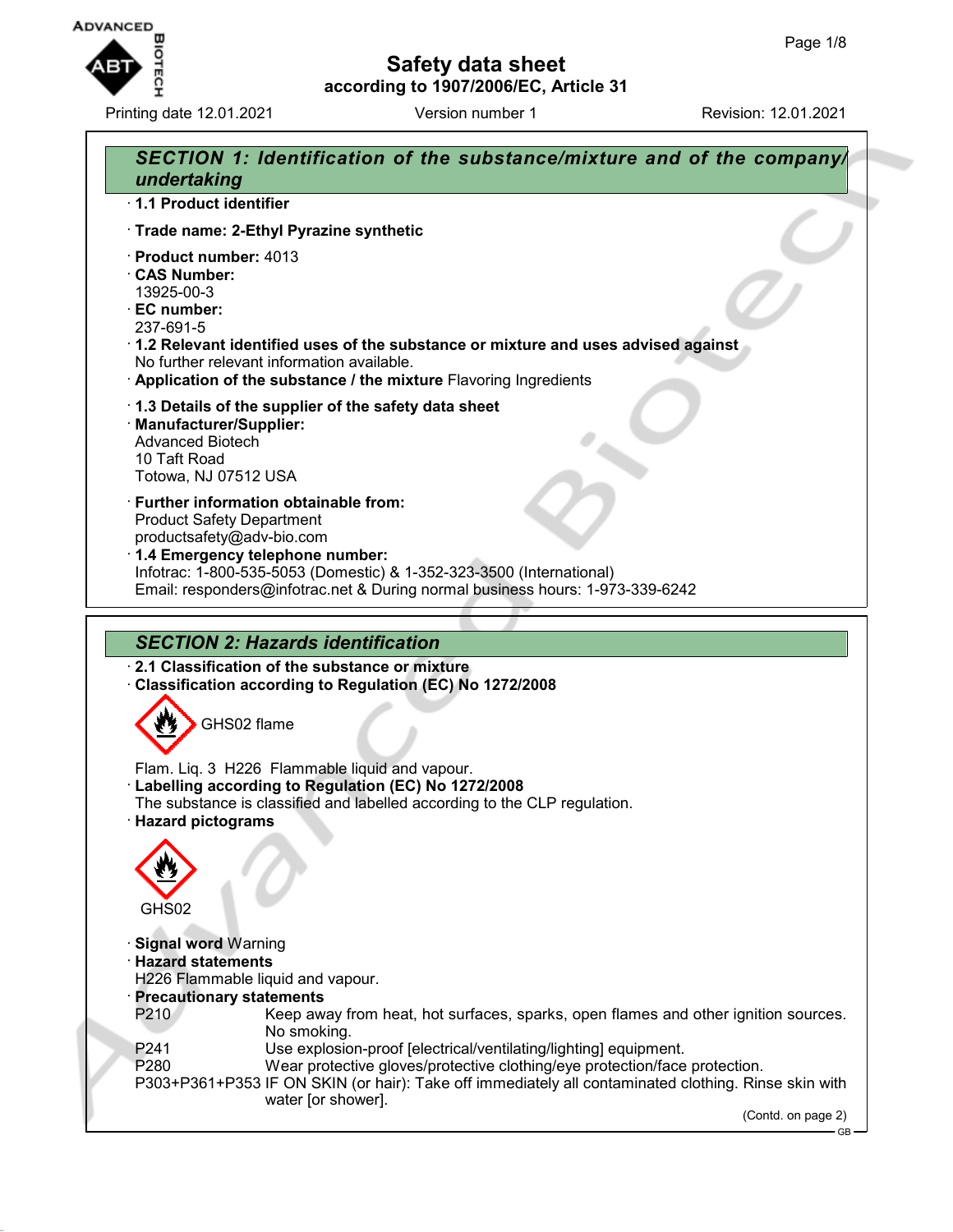

Printing date 12.01.2021 Version number 1 Revision: 12.01.2021

(Contd. of page 1)

#### **Trade name: 2-Ethyl Pyrazine synthetic**

P403+P235 Store in a well-ventilated place. Keep cool.

P501 Dispose of contents/container in accordance with local/regional/national/international regulations.

· **2.3 Other hazards**

#### · **Results of PBT and vPvB assessment**

· **PBT:** Not applicable.

· **vPvB:** Not applicable.

#### *SECTION 3: Composition/information on ingredients*

- · **3.1 Chemical characterisation: Substances**
- · **CAS No. Description** 13925-00-3 2-Ethyl Pyrazine
- · **Identification number(s)**
- · **EC number:** 237-691-5

## *SECTION 4: First aid measures*

- · **4.1 Description of first aid measures**
- · **General information:** Immediately remove any clothing soiled by the product.
- · **After inhalation:** Supply fresh air; consult doctor in case of complaints.
- · **After skin contact:** Immediately rinse with water.
- · **After eye contact:** Rinse opened eye for several minutes under running water.
- · **After swallowing:** If symptoms persist consult doctor.
- · **4.2 Most important symptoms and effects, both acute and delayed** No further relevant information available.
- · **4.3 Indication of any immediate medical attention and special treatment needed**

No further relevant information available.

#### *SECTION 5: Firefighting measures*

- · **5.1 Extinguishing media**
- · **Suitable extinguishing agents:**
- CO2, powder or water spray. Fight larger fires with water spray or alcohol resistant foam.
- · **For safety reasons unsuitable extinguishing agents:** Water with full jet
- · **5.2 Special hazards arising from the substance or mixture** No further relevant information available.
- · **5.3 Advice for firefighters**
- · **Protective equipment:** No special measures required.
- · **Additional information**
- Cool endangered receptacles with water spray.

Collect contaminated fire fighting water separately. It must not enter the sewage system.

#### *SECTION 6: Accidental release measures*

· **6.1 Personal precautions, protective equipment and emergency procedures** Wear protective equipment. Keep unprotected persons away.

· **6.2 Environmental precautions:** Prevent seepage into sewage system, workpits and cellars.

· **6.3 Methods and material for containment and cleaning up:**

Absorb with liquid-binding material (sand, diatomite, acid binders, universal binders, sawdust). Dispose contaminated material as waste according to item 13.

(Contd. on page 3)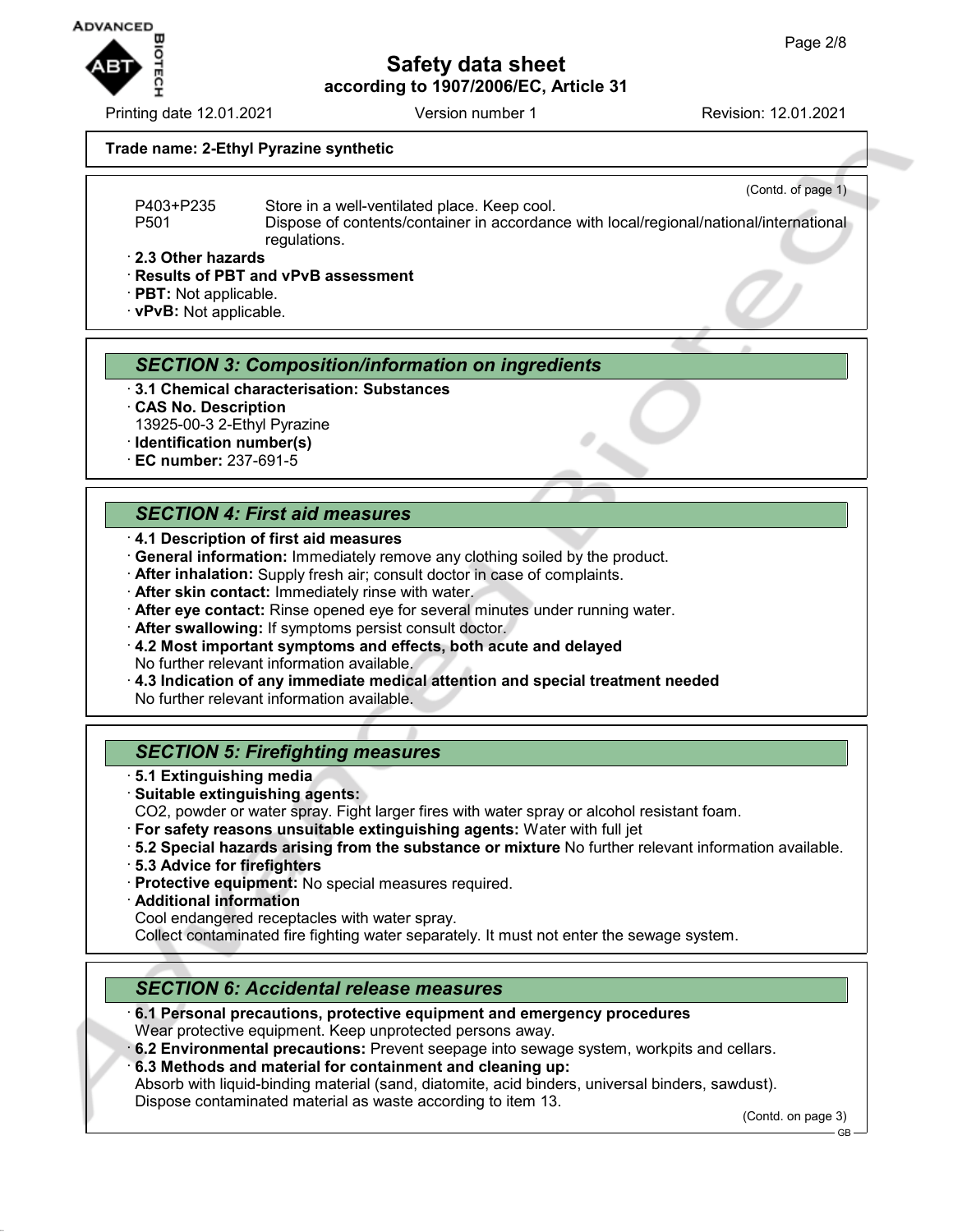

Printing date 12.01.2021 **Version number 1** Revision: 12.01.2021

#### **Trade name: 2-Ethyl Pyrazine synthetic**

(Contd. of page 2)

- Ensure adequate ventilation. · **6.4 Reference to other sections**
	- See Section 7 for information on safe handling.
	- See Section 8 for information on personal protection equipment.
	- See Section 13 for disposal information.

# *SECTION 7: Handling and storage*

- · **7.1 Precautions for safe handling** No special precautions are necessary if used correctly.
- · **Information about fire and explosion protection:** Keep ignition sources away - Do not smoke.
- Protect against electrostatic charges.
- · **7.2 Conditions for safe storage, including any incompatibilities**
- · **Storage:**
- · **Requirements to be met by storerooms and receptacles:** No special requirements.
- Please refer to product specification for product storage requirements.
- · **Information about storage in one common storage facility:** Not required.
- · **Further information about storage conditions:** Keep container tightly sealed.
- · **7.3 Specific end use(s)** No further relevant information available.

### *SECTION 8: Exposure controls/personal protection*

- · **8.1 Control parameters**
- · **Additional information about design of technical facilities:** No further data; see item 7.
- · **Ingredients with limit values that require monitoring at the workplace:** Not required.
- · **Additional information:** The lists valid during the making were used as a basis.
- · **8.2 Exposure controls**
- · **Personal protective equipment:**
- · **General protective and hygienic measures:** Immediately remove all soiled and contaminated clothing Wash hands before breaks and at the end of work.
- · **Respiratory protection:** Not required.
- · **Protection of hands:**



Protective gloves

The glove material has to be impermeable and resistant to the product/ the substance/ the preparation. Due to missing tests no recommendation to the glove material can be given for the product/ the preparation/ the chemical mixture.

Selection of the glove material should be based on consideration of the penetration times, rates of diffusion and the degradation

· **Material of gloves**

The selection of the suitable gloves does not only depend on the material, but also on further marks of quality and varies from manufacturer to manufacturer.

**Penetration time of glove material** 

The exact break through time has to be determined by the manufacturer of the protective gloves and has to be observed.

(Contd. on page 4)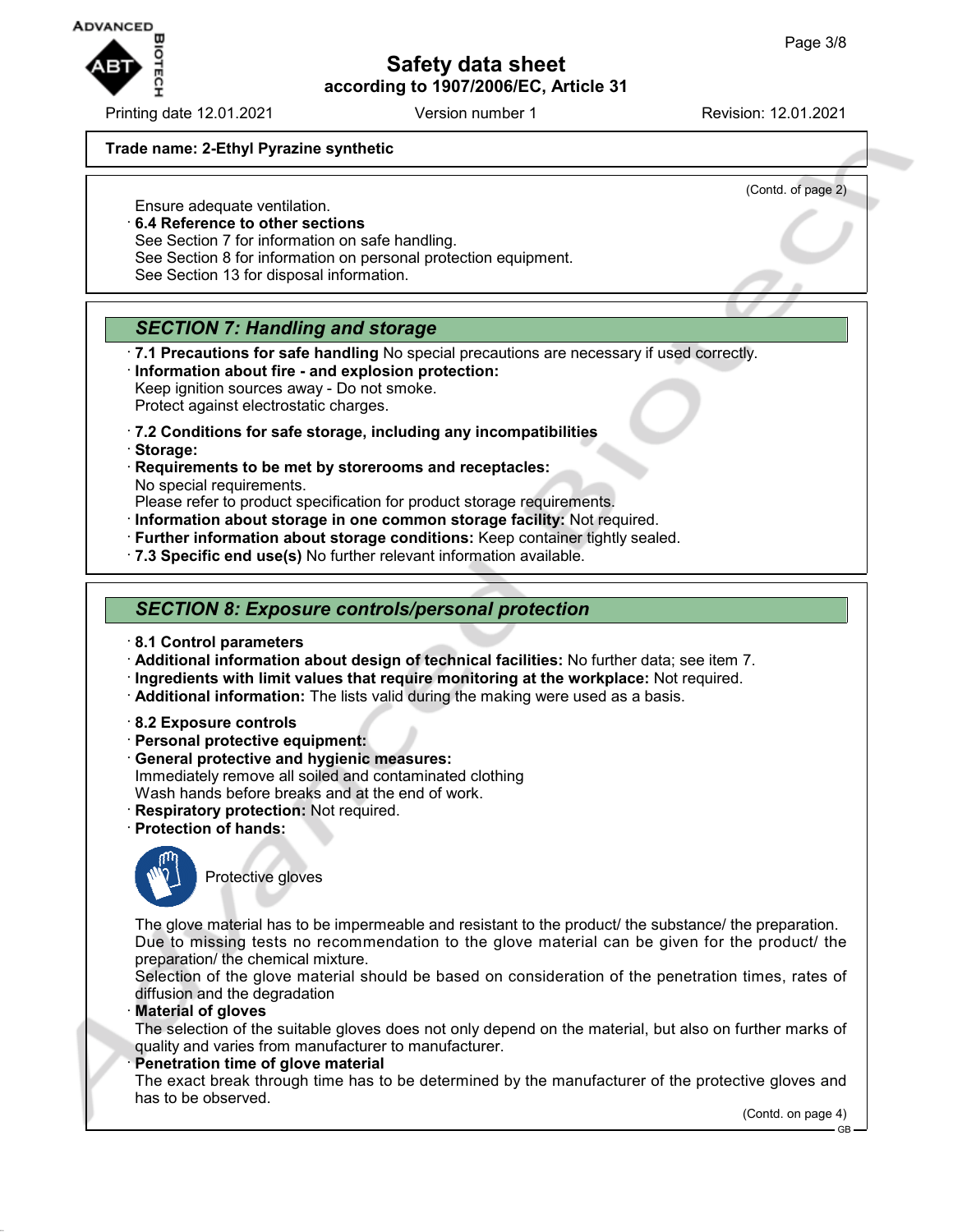

Printing date 12.01.2021 **Version number 1** Revision: 12.01.2021

# **Trade name: 2-Ethyl Pyrazine synthetic** (Contd. of page 3) · **Eye protection:** Tightly sealed goggles *SECTION 9: Physical and chemical properties* · **9.1 Information on basic physical and chemical properties** · **General Information** · **Appearance: Form:** Liquid **Colour:** Colour: **According to product specification** · **Odour:** According to product specification · Odour threshold: Not determined. · **pH-value:** Not determined. · **Change in condition Melting point/freezing point:** Undetermined. **Initial boiling point and boiling range:** 152-153 °C · **Flash point:** 50.1 °C · **Flammability (solid, gas):** Not applicable. · **Decomposition temperature:** Not determined. · **Auto-ignition temperature:** Not determined. · **Explosive properties:** Product is not explosive. However, formation of explosive air/vapour mixtures are possible. · **Explosion limits: Lower:**<br>
Upper: Not determined.<br>
Not determined. Not determined. **· Vapour pressure:** Not determined. · **Density at 20 °C:** 0.991-1.001 g/cm³ · **Specific Gravity** 0.991 – 1.001 @ 20 °C **· Relative density** Not determined. **Vapour density** Not determined. · **Evaporation rate Not determined.** · **Solubility in / Miscibility with** Not miscible or difficult to mix. · **Partition coefficient: n-octanol/water:** Not determined. · **Viscosity: Dynamic:** Not determined. Kinematic: Not determined. **VOC (EC)** 0.00 % (Contd. on page 5) GB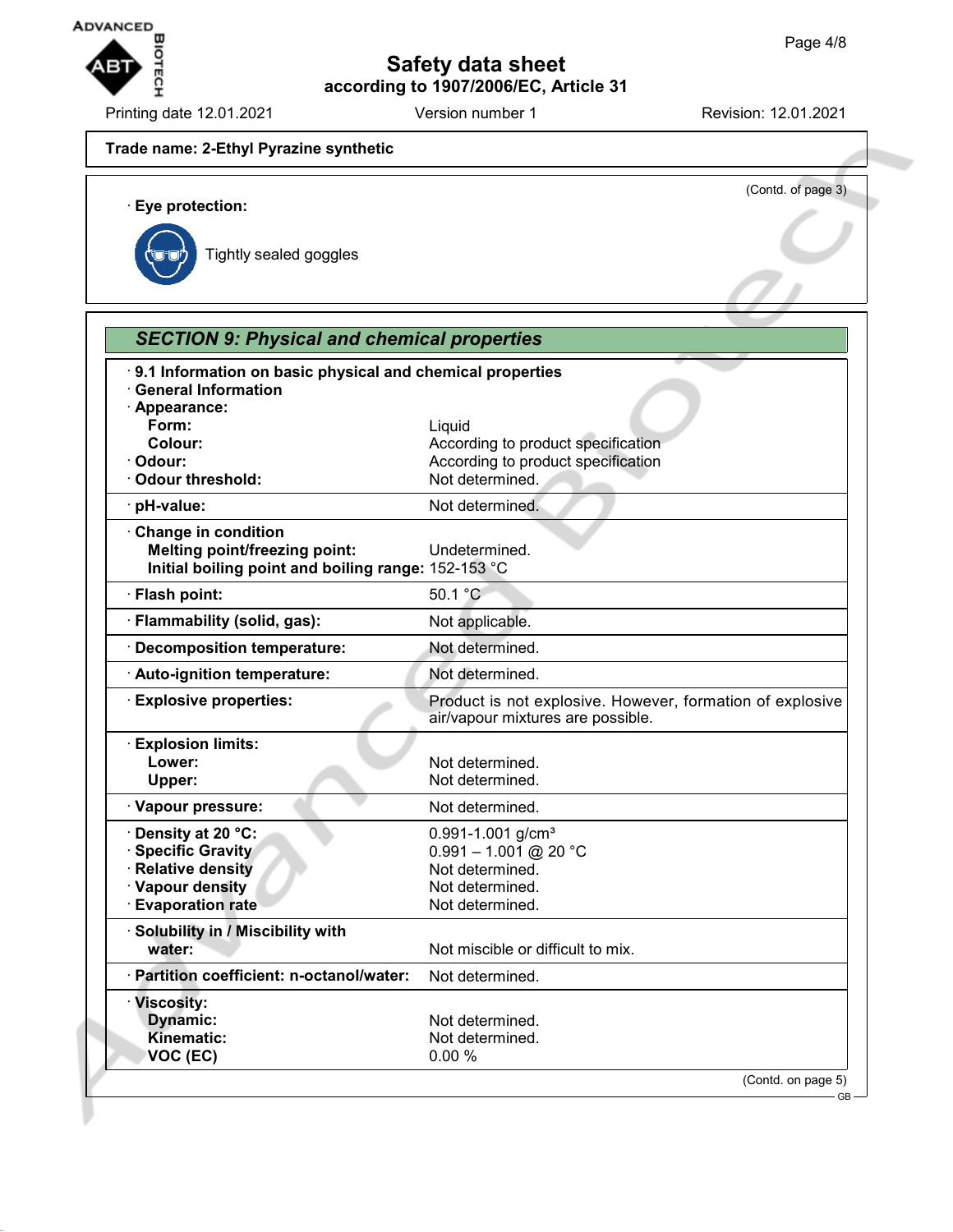

Printing date 12.01.2021 Version number 1 Revision: 12.01.2021

(Contd. of page 4)

#### **Trade name: 2-Ethyl Pyrazine synthetic**

· **9.2 Other information** No further relevant information available.

# *SECTION 10: Stability and reactivity*

- · **10.1 Reactivity** No further relevant information available.
- · **10.2 Chemical stability**
- · **Thermal decomposition / conditions to be avoided:**
- No decomposition if used according to specifications.
- · **10.3 Possibility of hazardous reactions** No dangerous reactions known.
- · **10.4 Conditions to avoid** No further relevant information available.
- · **10.5 Incompatible materials:** No further relevant information available.
- · **10.6 Hazardous decomposition products:** No dangerous decomposition products known.

# *SECTION 11: Toxicological information*

- · **11.1 Information on toxicological effects**
- · **Acute toxicity** Based on available data, the classification criteria are not met.
- · **Primary irritant effect:**
- · **Skin corrosion/irritation** Based on available data, the classification criteria are not met.
- · **Serious eye damage/irritation** Based on available data, the classification criteria are not met.
- · **Respiratory or skin sensitisation** Based on available data, the classification criteria are not met.
- · **Additional toxicological information:**
- · **CMR effects (carcinogenity, mutagenicity and toxicity for reproduction)**
- · **Germ cell mutagenicity** Based on available data, the classification criteria are not met.
- · **Carcinogenicity** Based on available data, the classification criteria are not met.
- · **Reproductive toxicity** Based on available data, the classification criteria are not met.
- · **STOT-single exposure** Based on available data, the classification criteria are not met.
- · **STOT-repeated exposure** Based on available data, the classification criteria are not met.
- · **Aspiration hazard** Based on available data, the classification criteria are not met.

# *SECTION 12: Ecological information*

- · **12.1 Toxicity**
- · **Aquatic toxicity:** No further relevant information available.
- · **12.2 Persistence and degradability** No further relevant information available.
- · **12.3 Bioaccumulative potential** No further relevant information available.
- · **12.4 Mobility in soil** No further relevant information available.
- · **Additional ecological information:**
- · **General notes:** Not hazardous for water.
- · **12.5 Results of PBT and vPvB assessment**
- · **PBT:** Not applicable.
- · **vPvB:** Not applicable.
- · **12.6 Other adverse effects** No further relevant information available.

 GB (Contd. on page 6)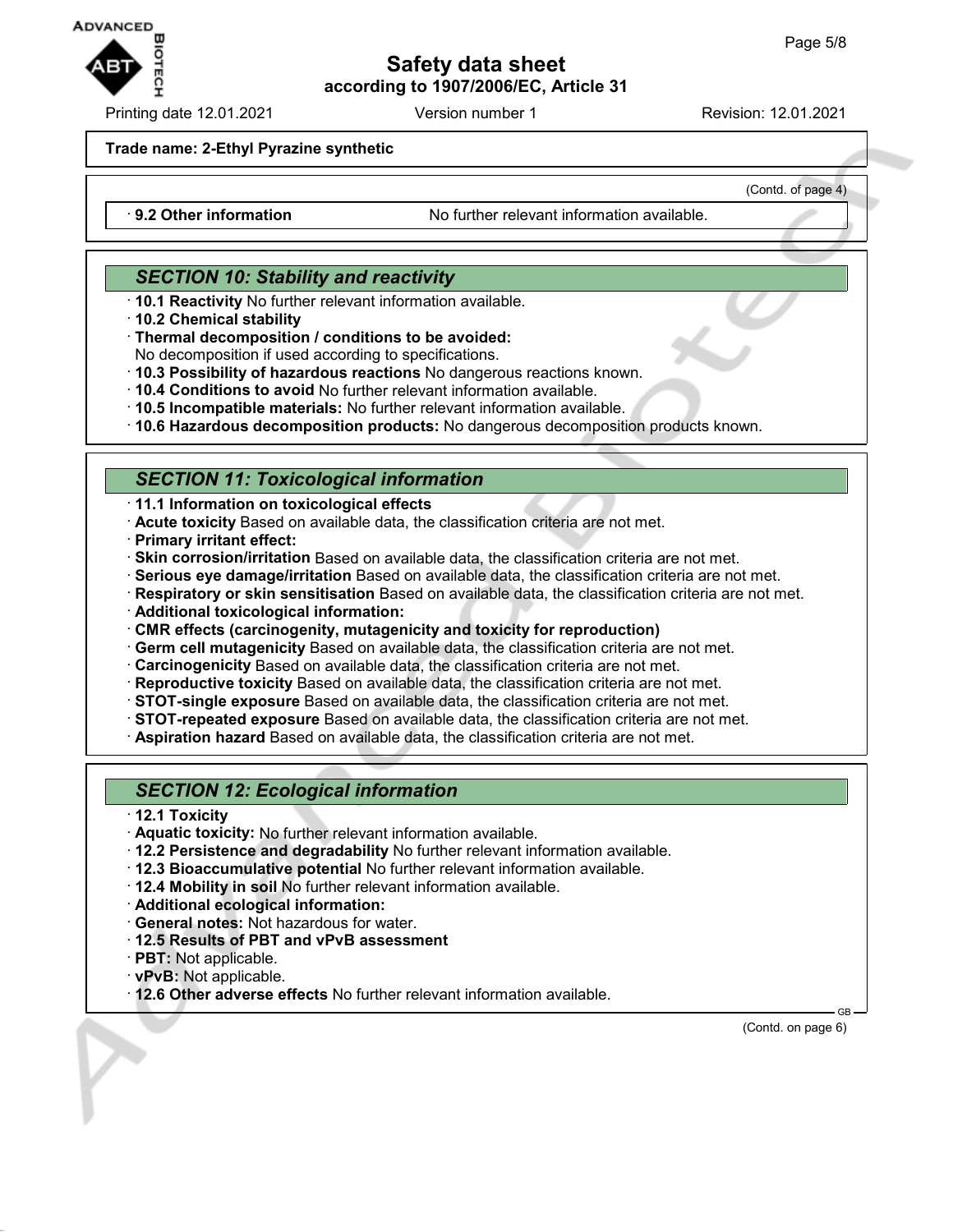

Printing date 12.01.2021 Version number 1 Revision: 12.01.2021

#### **Trade name: 2-Ethyl Pyrazine synthetic**

(Contd. of page 5)

## *SECTION 13: Disposal considerations*

· **13.1 Waste treatment methods**

#### · **Recommendation**

Must not be disposed together with household garbage. Do not allow product to reach sewage system.

· **Uncleaned packaging:**

· **Recommendation:** Disposal must be made according to official regulations.

| <b>SECTION 14: Transport information</b>                                          |                                                                                                                        |
|-----------------------------------------------------------------------------------|------------------------------------------------------------------------------------------------------------------------|
| $\cdot$ 14.1 UN-Number<br>· ADR, IMDG, IATA                                       | <b>UN1993</b>                                                                                                          |
| 14.2 UN proper shipping name<br>$\cdot$ ADR                                       | 1993 FLAMMABLE LIQUID, N.O.S. (2-Ethyl<br>Pyrazine)                                                                    |
| $\cdot$ IMDG, IATA                                                                | FLAMMABLE LIQUID, N.O.S. (2-Ethyl Pyrazine)                                                                            |
| 14.3 Transport hazard class(es)                                                   |                                                                                                                        |
| · ADR, IMDG, IATA                                                                 |                                                                                                                        |
|                                                                                   |                                                                                                                        |
| · Class<br>· Label                                                                | 3 Flammable liquids.<br>3                                                                                              |
| 14.4 Packing group<br>· ADR, IMDG, IATA                                           | III                                                                                                                    |
| 14.5 Environmental hazards:<br>· Marine pollutant:                                | No                                                                                                                     |
| 14.6 Special precautions for user<br><b>Stowage Category</b>                      | Warning: Flammable liquids.<br>A                                                                                       |
| 14.7 Transport in bulk according to Annex II of<br><b>Marpol and the IBC Code</b> | Not applicable.                                                                                                        |
| · Transport/Additional information:                                               |                                                                                                                        |
| $\cdot$ ADR<br>· Limited quantities (LQ)<br><b>Excepted quantities (EQ)</b>       | 5L<br>Code: E1<br>Maximum net quantity per inner packaging: 30 ml<br>Maximum net quantity per outer packaging: 1000 ml |
| · IMDG<br>· Limited quantities (LQ)<br><b>Excepted quantities (EQ)</b>            | 5L<br>Code: E1<br>Maximum net quantity per inner packaging: 30 ml<br>Maximum net quantity per outer packaging: 1000 ml |
|                                                                                   | (Contd. on page 7)<br>$GB -$                                                                                           |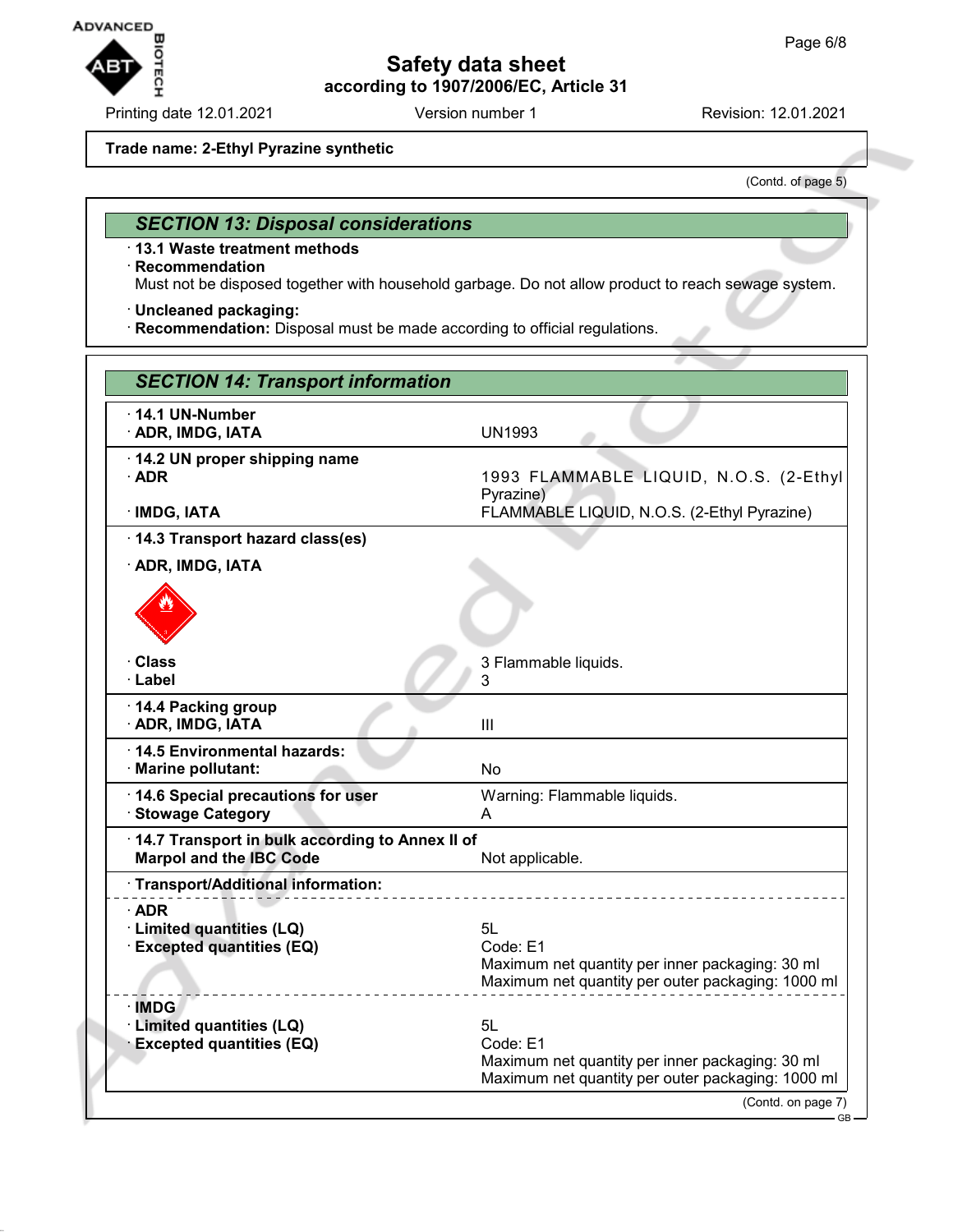

Printing date 12.01.2021 Version number 1 Revision: 12.01.2021

(Contd. of page 6)

**Trade name: 2-Ethyl Pyrazine synthetic**

· **UN "Model Regulation":** UN 1993 FLAMMABLE LIQUID, N.O.S. (2-ETHYL PYRAZINE), 3, III

# *SECTION 15: Regulatory information*

| <b>SLCTION TO. Regulatory information</b>                                                                                               |  |
|-----------------------------------------------------------------------------------------------------------------------------------------|--|
| $\cdot$ 15.1 Safety, health and environmental regulations/legislation specific for the substance or<br>mixture                          |  |
| · Labelling according to Regulation (EC) No 1272/2008                                                                                   |  |
| The substance is classified and labelled according to the CLP regulation.                                                               |  |
| · Hazard pictograms                                                                                                                     |  |
|                                                                                                                                         |  |
|                                                                                                                                         |  |
| GHS02                                                                                                                                   |  |
| · Signal word Warning                                                                                                                   |  |
| <b>Hazard statements</b>                                                                                                                |  |
| H226 Flammable liquid and vapour.                                                                                                       |  |
| · Precautionary statements                                                                                                              |  |
| Keep away from heat, hot surfaces, sparks, open flames and other ignition sources.<br>P <sub>210</sub><br>No smoking.                   |  |
| Use explosion-proof [electrical/ventilating/lighting] equipment.<br>P241                                                                |  |
| Wear protective gloves/protective clothing/eye protection/face protection.<br>P <sub>280</sub>                                          |  |
| P303+P361+P353 IF ON SKIN (or hair): Take off immediately all contaminated clothing. Rinse skin with<br>water [or shower].              |  |
| Store in a well-ventilated place. Keep cool.<br>P403+P235                                                                               |  |
| Dispose of contents/container in accordance with local/regional/national/international<br>P <sub>501</sub><br>regulations.              |  |
| Directive 2012/18/EU                                                                                                                    |  |
| · Named dangerous substances - ANNEX I Substance is not listed.                                                                         |  |
| · Seveso category P5c FLAMMABLE LIQUIDS                                                                                                 |  |
| $\cdot$ Qualifying quantity (tonnes) for the application of lower-tier requirements 5000 t                                              |  |
| · Qualifying quantity (tonnes) for the application of upper-tier requirements 50000 t                                                   |  |
| · REGULATION (EC) No 1907/2006 ANNEX XVII Conditions of restriction: 3                                                                  |  |
|                                                                                                                                         |  |
| DIRECTIVE 2011/65/EU on the restriction of the use of certain hazardous substances in<br>electrical and electronic equipment - Annex II |  |
| Substance is not listed.                                                                                                                |  |
| . 15.2 Chemical safety assessment: A Chemical Safety Assessment has not been carried out.                                               |  |

## *SECTION 16: Other information*

This information is based on our present knowledge. However, this shall not constitute a guarantee for any specific product features and shall not establish a legally valid contractual relationship.

- **Department issuing SDS: Product safety department**
- · **Contact:**

Product Safety Department productsafety@adv-bio.com

(Contd. on page 8)

GB